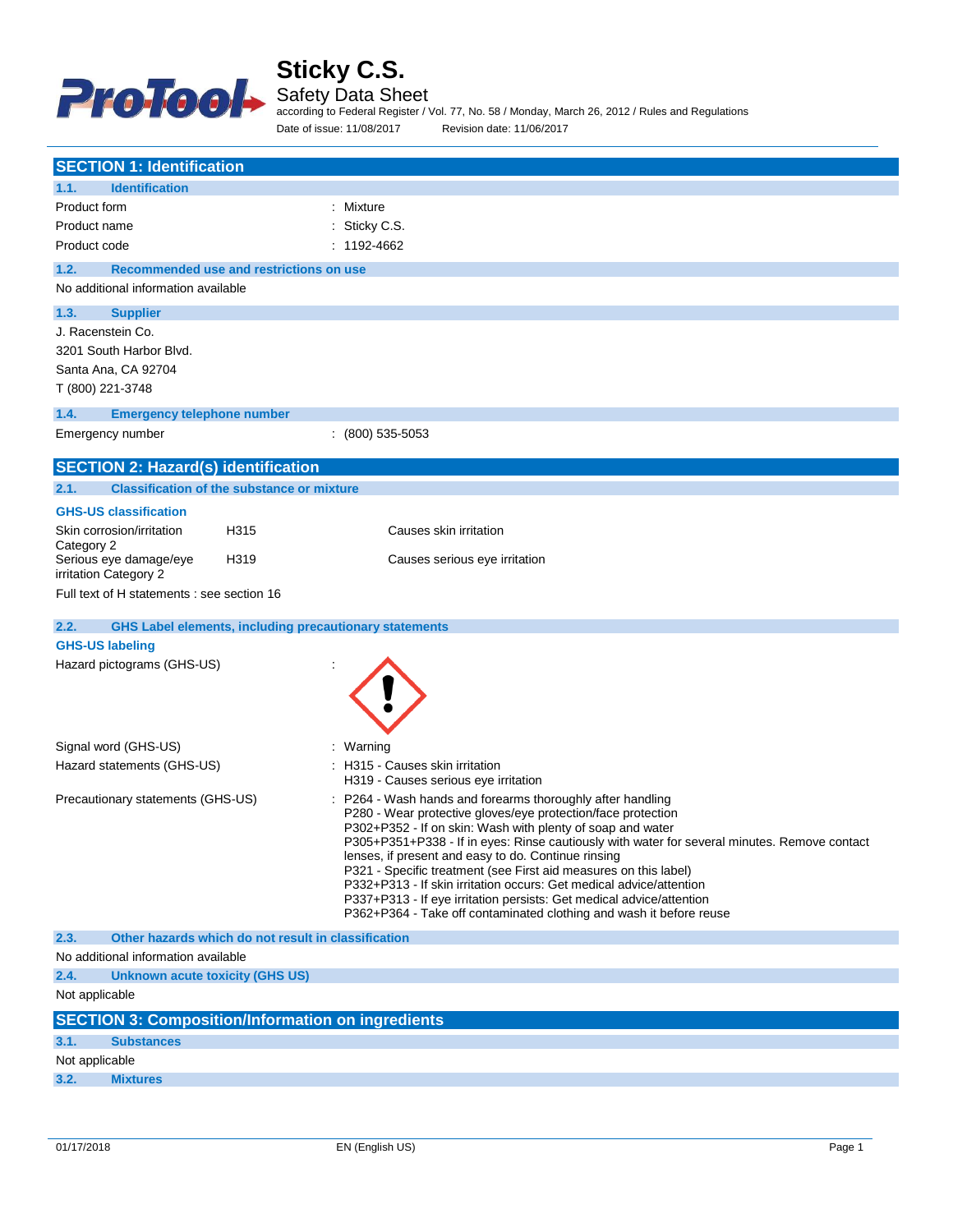## Safety Data Sheet

according to Federal Register / Vol. 77, No. 58 / Monday, March 26, 2012 / Rules and Regulations

| <b>Name</b>               | <b>Product identifier</b> | $\frac{9}{6}$ | <b>GHS-US classification</b>                                  |
|---------------------------|---------------------------|---------------|---------------------------------------------------------------|
| Sodium Xylene Sulfonate   | (CAS No) 1300-72-7        | $10 - 20$     | Skin Irrit, 2, H315<br>Eye Irrit. 2A, H319<br>STOT SE 3. H335 |
| 2-(2-butoxyethoxy)ethanol | (CAS No) 112-34-5         | $10 - 20$     | Eye Irrit. 2A, H319                                           |

Full text of hazard classes and H-statements : see section 16

| <b>SECTION 4: First-aid measures</b>                                                                    |                                                                                                                                                                                                       |  |
|---------------------------------------------------------------------------------------------------------|-------------------------------------------------------------------------------------------------------------------------------------------------------------------------------------------------------|--|
| <b>Description of first aid measures</b><br>4.1.                                                        |                                                                                                                                                                                                       |  |
| First-aid measures general                                                                              | : Never give anything by mouth to an unconscious person. If you feel unwell, seek medical<br>advice (show the label where possible).                                                                  |  |
| First-aid measures after inhalation                                                                     | : Allow victim to breathe fresh air. Allow the victim to rest.                                                                                                                                        |  |
| First-aid measures after skin contact                                                                   | : Wash with plenty of soap and water. Wash contaminated clothing before reuse. If skin irritation<br>occurs: Get medical advice/attention. Specific treatment (see First aid measures on this label). |  |
| First-aid measures after eye contact                                                                    | : Rinse immediately with plenty of water. Obtain medical attention if pain, blinking or redness<br>persists.                                                                                          |  |
| First-aid measures after ingestion                                                                      | : Rinse mouth. Do NOT induce vomiting. Obtain emergency medical attention.                                                                                                                            |  |
| 4.2.<br>Most important symptoms and effects (acute and delayed)                                         |                                                                                                                                                                                                       |  |
| Potential Adverse human health effects and<br>symptoms                                                  | : Based on available data, the classification criteria are not met.                                                                                                                                   |  |
| Symptoms/effects after skin contact                                                                     | : Causes skin irritation.                                                                                                                                                                             |  |
| 4.3.<br>Immediate medical attention and special treatment, if necessary                                 |                                                                                                                                                                                                       |  |
| No additional information available                                                                     |                                                                                                                                                                                                       |  |
| <b>SECTION 5: Fire-fighting measures</b>                                                                |                                                                                                                                                                                                       |  |
| 5.1.<br>Suitable (and unsuitable) extinguishing media                                                   |                                                                                                                                                                                                       |  |
| Suitable extinguishing media                                                                            | : Foam. Dry powder. Carbon dioxide. Water spray. Sand.                                                                                                                                                |  |
| Unsuitable extinguishing media                                                                          | : Do not use a heavy water stream.                                                                                                                                                                    |  |
| 5.2.<br>Specific hazards arising from the chemical                                                      |                                                                                                                                                                                                       |  |
| No additional information available                                                                     |                                                                                                                                                                                                       |  |
| 5.3.<br>Special protective equipment and precautions for fire-fighters                                  |                                                                                                                                                                                                       |  |
| Firefighting instructions                                                                               | : Use water spray or fog for cooling exposed containers. Exercise caution when fighting any<br>chemical fire. Prevent fire-fighting water from entering environment.                                  |  |
| Protection during firefighting                                                                          | : Do not enter fire area without proper protective equipment, including respiratory protection.                                                                                                       |  |
| <b>SECTION 6: Accidental release measures</b>                                                           |                                                                                                                                                                                                       |  |
| 6.1.<br>Personal precautions, protective equipment and emergency procedures                             |                                                                                                                                                                                                       |  |
| 6.1.1.<br>For non-emergency personnel                                                                   |                                                                                                                                                                                                       |  |
| Emergency procedures                                                                                    | : Evacuate unnecessary personnel.                                                                                                                                                                     |  |
|                                                                                                         |                                                                                                                                                                                                       |  |
| 6.1.2.<br>For emergency responders                                                                      |                                                                                                                                                                                                       |  |
| Protective equipment<br><b>Emergency procedures</b>                                                     | : Equip cleanup crew with proper protection.<br>: Ventilate area.                                                                                                                                     |  |
|                                                                                                         |                                                                                                                                                                                                       |  |
| 6.2.<br><b>Environmental precautions</b>                                                                |                                                                                                                                                                                                       |  |
| Prevent entry to sewers and public waters. Notify authorities if liquid enters sewers or public waters. |                                                                                                                                                                                                       |  |
| Methods and material for containment and cleaning up<br>6.3.                                            |                                                                                                                                                                                                       |  |
| Methods for cleaning up                                                                                 | : Soak up spills with inert solids, such as clay or diatomaceous earth as soon as possible. Collect<br>spillage. Store away from other materials.                                                     |  |
| <b>Reference to other sections</b><br>6.4.                                                              |                                                                                                                                                                                                       |  |
| See Heading 8. Exposure controls and personal protection.                                               |                                                                                                                                                                                                       |  |
| <b>SECTION 7: Handling and storage</b>                                                                  |                                                                                                                                                                                                       |  |
| <b>Precautions for safe handling</b><br>7.1.                                                            |                                                                                                                                                                                                       |  |
| Precautions for safe handling                                                                           | : Wash hands and other exposed areas with mild soap and water before eating, drinking or<br>smoking and when leaving work. Provide good ventilation in process area to prevent formation<br>of vapor. |  |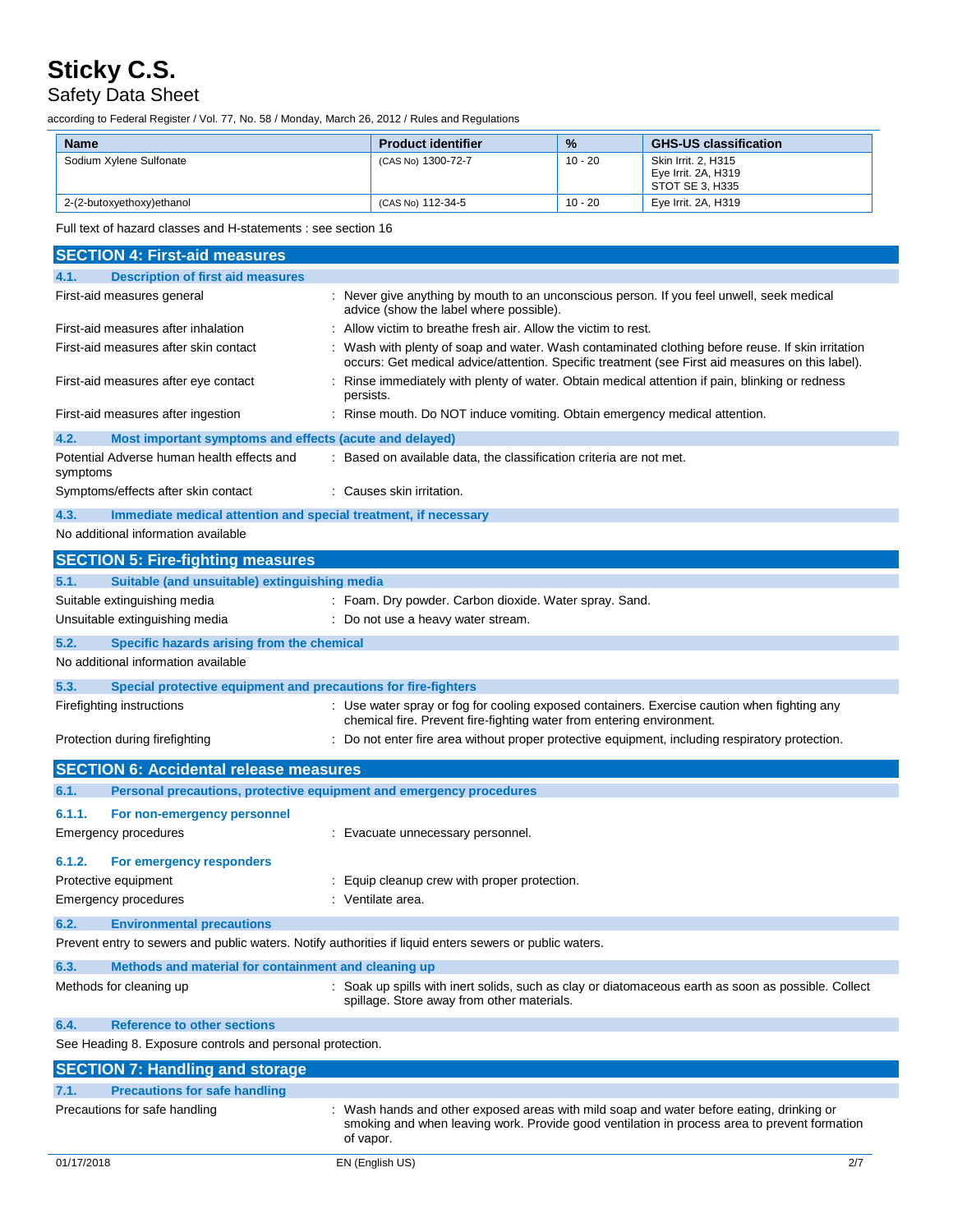### Safety Data Sheet

according to Federal Register / Vol. 77, No. 58 / Monday, March 26, 2012 / Rules and Regulations

| Hygiene measures       |                                                              | : Wash hands and forearms thoroughly after handling.                                                                                                                                                         |
|------------------------|--------------------------------------------------------------|--------------------------------------------------------------------------------------------------------------------------------------------------------------------------------------------------------------|
| 7.2.                   | Conditions for safe storage, including any incompatibilities |                                                                                                                                                                                                              |
| Storage conditions     |                                                              | : Keep only in the original container in a cool, well ventilated place away from heat, hot surfaces,<br>sparks, open flame and other ignition sources. No smoking. Keep container closed when not in<br>use. |
| Incompatible products  |                                                              | : Strong bases. Strong acids.                                                                                                                                                                                |
| Incompatible materials |                                                              | : Sources of ignition. Direct sunlight.                                                                                                                                                                      |

## **SECTION 8: Exposure controls/personal protection**

| 8.1.<br><b>Control parameters</b>    |                 |                                                                                                                                                    |
|--------------------------------------|-----------------|----------------------------------------------------------------------------------------------------------------------------------------------------|
| 2-(2-butoxyethoxy)ethanol (112-34-5) |                 |                                                                                                                                                    |
| <b>ACGIH</b>                         | ACGIH TWA (ppm) | 10 ppm (Diethylene glycol monobutyl ether; USA;<br>Time-weighted average exposure limit 8 h; TLV -<br>Adopted Value; Inhalable fraction and vapor) |
| Sodium Xylene Sulfonate (1300-72-7)  |                 |                                                                                                                                                    |
| Not applicable                       |                 |                                                                                                                                                    |

### **8.2. Appropriate engineering controls**

No additional information available

**8.3. Individual protection measures/Personal protective equipment**

### **Personal protective equipment:**

Avoid all unnecessary exposure.

### **Hand protection:**

Wear protective gloves/eye protection/face protection protective gloves

### **Eye protection:**

Chemical goggles or safety glasses

### **Skin and body protection:**

Wear suitable protective clothing

### **Respiratory protection:**

Wear appropriate mask

### **Other information:**

**SECTION 0: Physical property** 

Do not eat, drink or smoke during use.

| SECTION 9: Physical and chemical properties                   |                     |
|---------------------------------------------------------------|---------------------|
| Information on basic physical and chemical properties<br>9.1. |                     |
| Physical state                                                | $:$ Liquid          |
| Color                                                         | : dark green        |
| Odor                                                          | : lemon odor        |
| Odor threshold                                                | : No data available |
| pH                                                            | $: 5 - 6$           |
| Melting point                                                 | : No data available |
| Freezing point                                                | : No data available |
| Boiling point                                                 | $: 212 - 220$ °F    |
| Flash point                                                   | : $>200$ °F         |
| Relative evaporation rate (butyl acetate=1)                   | : No data available |
| Flammability (solid, gas)                                     | : Non flammable.    |
| Vapor pressure                                                | : No data available |
| Relative vapor density at 20 °C                               | : No data available |
|                                                               |                     |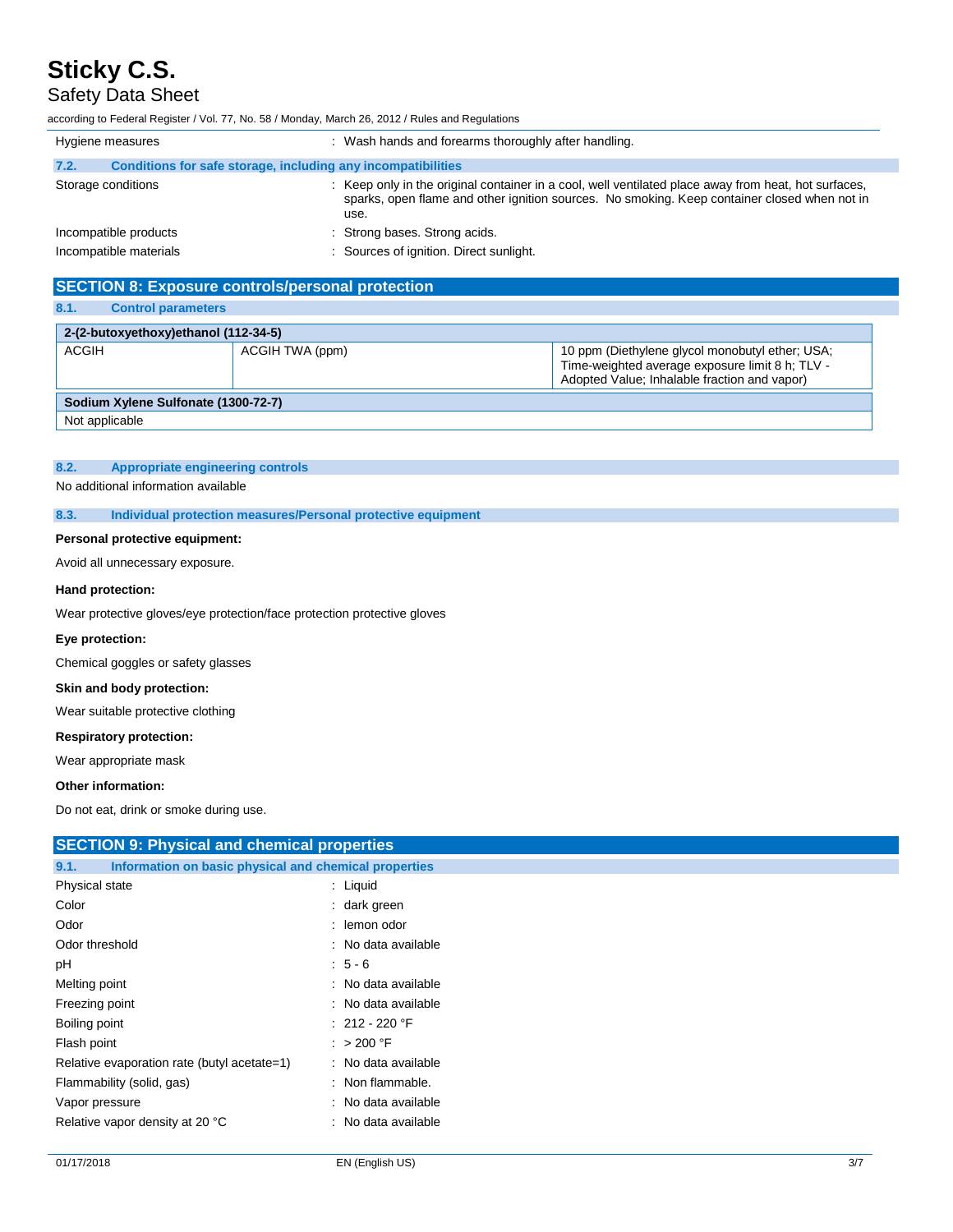## Safety Data Sheet

according to Federal Register / Vol. 77, No. 58 / Monday, March 26, 2012 / Rules and Regulations

| Relative density            | : 1.032             |
|-----------------------------|---------------------|
| Solubility                  | : Soluble in water. |
| Log Pow                     | : No data available |
| Auto-ignition temperature   | : No data available |
| Decomposition temperature   | : No data available |
| Viscosity, kinematic        | : No data available |
| Viscosity, dynamic          | : No data available |
| <b>Explosion limits</b>     | : No data available |
| <b>Explosive properties</b> | : No data available |
| Oxidizing properties        | : No data available |

### **9.2. Other information**

| No additional information available                   |                                                                                        |
|-------------------------------------------------------|----------------------------------------------------------------------------------------|
| <b>SECTION 10: Stability and reactivity</b>           |                                                                                        |
| 10.1.<br><b>Reactivity</b>                            |                                                                                        |
| No additional information available                   |                                                                                        |
| <b>Chemical stability</b><br>10.2.                    |                                                                                        |
| Not established.                                      |                                                                                        |
| 10.3.<br><b>Possibility of hazardous reactions</b>    |                                                                                        |
| Not established.                                      |                                                                                        |
| 10.4.<br><b>Conditions to avoid</b>                   |                                                                                        |
| Direct sunlight. Extremely high or low temperatures.  |                                                                                        |
| 10.5.<br><b>Incompatible materials</b>                |                                                                                        |
| Strong acids. Strong bases.                           |                                                                                        |
| 10.6.<br><b>Hazardous decomposition products</b>      |                                                                                        |
| Fume. Carbon monoxide. Carbon dioxide.                |                                                                                        |
| <b>SECTION 11: Toxicological information</b>          |                                                                                        |
| 11.1.<br>Information on toxicological effects         |                                                                                        |
| Acute toxicity                                        | : Not classified                                                                       |
| 2-(2-butoxyethoxy)ethanol (112-34-5)                  |                                                                                        |
| LD50 oral rat                                         | 5660 mg/kg (Rat)                                                                       |
| LD50 dermal rabbit                                    | 2764 mg/kg (Rabbit; Experimental value; OECD 402: Acute Dermal Toxicity)               |
| ATE US (oral)                                         | 5660 mg/kg body weight                                                                 |
| ATE US (dermal)                                       | 2764 mg/kg body weight                                                                 |
| Sodium Xylene Sulfonate (1300-72-7)                   |                                                                                        |
| LD50 oral rat                                         | >7000 mg/kg body weight (OECD 401: Acute Oral Toxicity, Rat, Male/female, Read-across) |
| LD50 dermal rabbit                                    | > 2000 mg/kg body weight (Equivalent or similar to OECD 402, Rabbit, Read-across)      |
| Skin corrosion/irritation                             | : Causes skin irritation.                                                              |
|                                                       | pH: 5 - 6                                                                              |
| Serious eye damage/irritation                         | Causes serious eye irritation.                                                         |
|                                                       | pH: 5 - 6                                                                              |
| Respiratory or skin sensitization                     | Not classified                                                                         |
| Germ cell mutagenicity                                | Not classified                                                                         |
| Carcinogenicity                                       | : Not classified                                                                       |
| Reproductive toxicity                                 | : Not classified                                                                       |
| Specific target organ toxicity - single exposure      | : Not classified                                                                       |
| Specific target organ toxicity - repeated<br>exposure | : Not classified                                                                       |

Aspiration hazard **in the set of the set of the set of the set of the set of the set of the set of the set of the set of the set of the set of the set of the set of the set of the set of the set of the set of the set of th**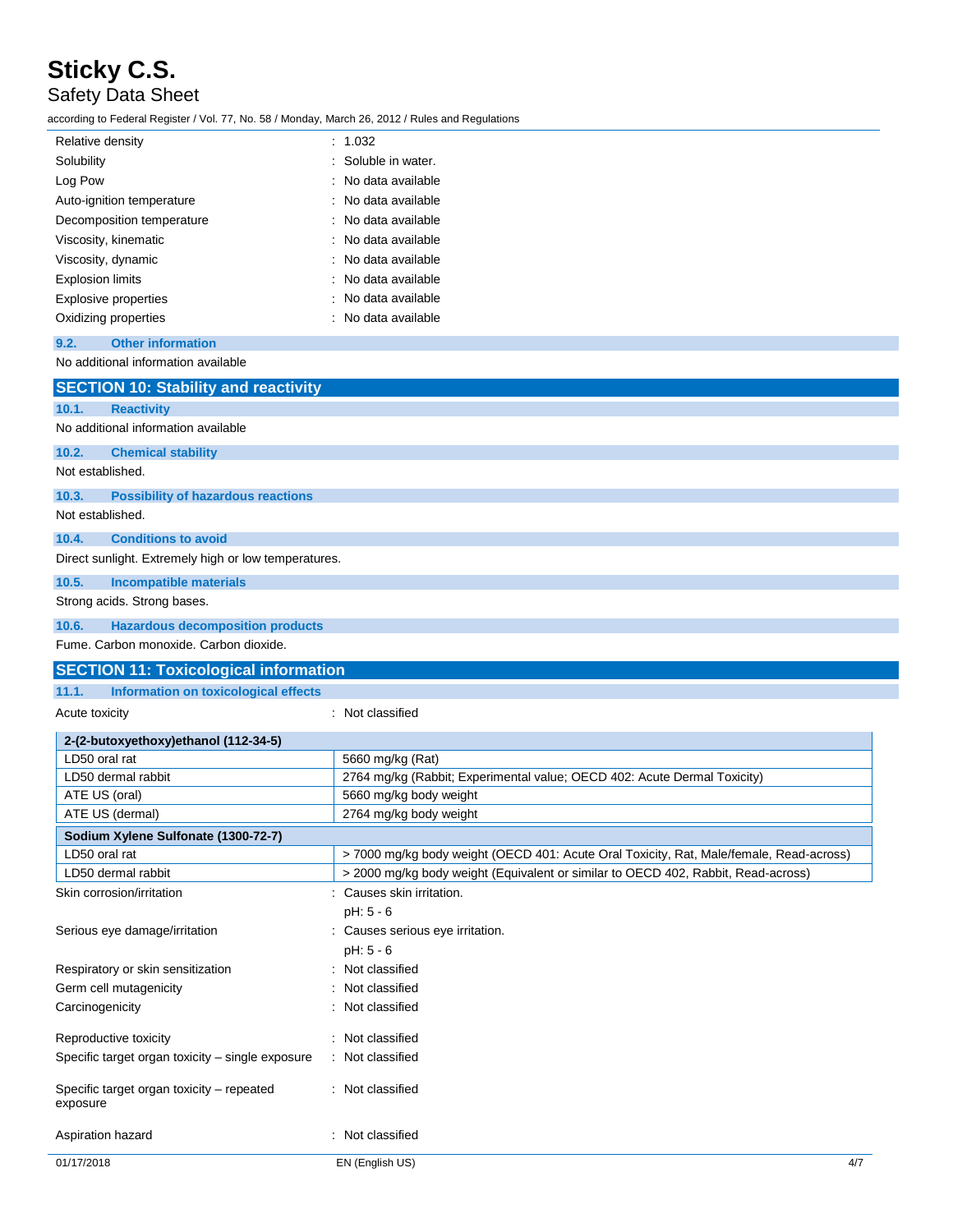Safety Data Sheet

according to Federal Register / Vol. 77, No. 58 / Monday, March 26, 2012 / Rules and Regulations Potential Adverse human health effects and symptoms : Based on available data, the classification criteria are not met. Symptoms/effects after skin contact : Causes skin irritation.

| <b>SECTION 12: Ecological information</b> |
|-------------------------------------------|

**12.2. Persistence and degradability**

**12.1. Toxicity**

| 2-(2-butoxyethoxy)ethanol (112-34-5) |                                                                                                                                     |
|--------------------------------------|-------------------------------------------------------------------------------------------------------------------------------------|
| LC50 fish 1                          | 1300 mg/l (LC50; OECD 203: Fish, Acute Toxicity Test; 96 h; Lepomis macrochirus; Static<br>system; Fresh water; Experimental value) |
| EC50 Daphnia 2                       | 100 mg/l (48 h; Daphnia magna)                                                                                                      |
| Sodium Xylene Sulfonate (1300-72-7)  |                                                                                                                                     |
| LC50 fish 1                          | > 1000 mg/l (EPA OTS 797.1400, 96 h, Oncorhynchus mykiss, Static system, Fresh water,<br>Experimental value)                        |
| EC50 Daphnia 1                       | > 1000 mg/l (EPA OTS 797.1300, 48 h, Daphnia magna, Static system, Fresh water,<br>Experimental value)                              |

| Sticky C.S.                               |                                                                                                                                                  |
|-------------------------------------------|--------------------------------------------------------------------------------------------------------------------------------------------------|
| Persistence and degradability             | Not established.                                                                                                                                 |
| 2-(2-butoxyethoxy)ethanol (112-34-5)      |                                                                                                                                                  |
| Persistence and degradability             | Readily biodegradable in water. Biodegradable in the soil. No (test)data on mobility of the<br>substance available. Photodegradation in the air. |
| Biochemical oxygen demand (BOD)           | 0.25 g $O_2$ /g substance                                                                                                                        |
| Chemical oxygen demand (COD)              | 2.08 g O <sub>2</sub> /g substance                                                                                                               |
| <b>ThOD</b>                               | 2.173 g $O2/g$ substance                                                                                                                         |
| BOD (% of ThOD)                           | 0.11                                                                                                                                             |
| Sodium Xylene Sulfonate (1300-72-7)       |                                                                                                                                                  |
| Persistence and degradability             | Readily biodegradable in water.                                                                                                                  |
|                                           |                                                                                                                                                  |
| 12.3.<br><b>Bioaccumulative potential</b> |                                                                                                                                                  |

| Sticky C.S.                          |                                                                         |  |
|--------------------------------------|-------------------------------------------------------------------------|--|
| Bioaccumulative potential            | Not established.                                                        |  |
| 2-(2-butoxyethoxy)ethanol (112-34-5) |                                                                         |  |
| BCF fish 1                           | $0.46$ (BCF)                                                            |  |
| Log Pow                              | 0.56 (Experimental value)                                               |  |
| Bioaccumulative potential            | Low potential for bioaccumulation (Log Kow $<$ 4).                      |  |
| Sodium Xylene Sulfonate (1300-72-7)  |                                                                         |  |
| Log Pow                              | -3.12 (Experimental value, EU Method A.8: Partition Coefficient, 20 °C) |  |
| Bioaccumulative potential            | Not bioaccumulative.                                                    |  |

**12.4. Mobility in soil**

| 2-(2-butoxyethoxy)ethanol (112-34-5) |                                                        |  |
|--------------------------------------|--------------------------------------------------------|--|
| Surface tension                      | $0.034$ N/m (25 °C)                                    |  |
| Sodium Xylene Sulfonate (1300-72-7)  |                                                        |  |
| Surface tension                      | 71 mN/m (20 °C, 90 %)                                  |  |
| Ecology - soil                       | No (test) data on mobility of the substance available. |  |

**12.5. Other adverse effects**

Other information **COLOREG 2018** 2019 : Avoid release to the environment.

| <b>SECTION 13: Disposal considerations</b> |                                                                           |     |
|--------------------------------------------|---------------------------------------------------------------------------|-----|
| <b>Disposal methods</b><br>13.1.           |                                                                           |     |
| Product/Packaging disposal recommendations | : Dispose in a safe manner in accordance with local/national regulations. |     |
| 01/17/2018                                 | EN (English US)                                                           | 5/7 |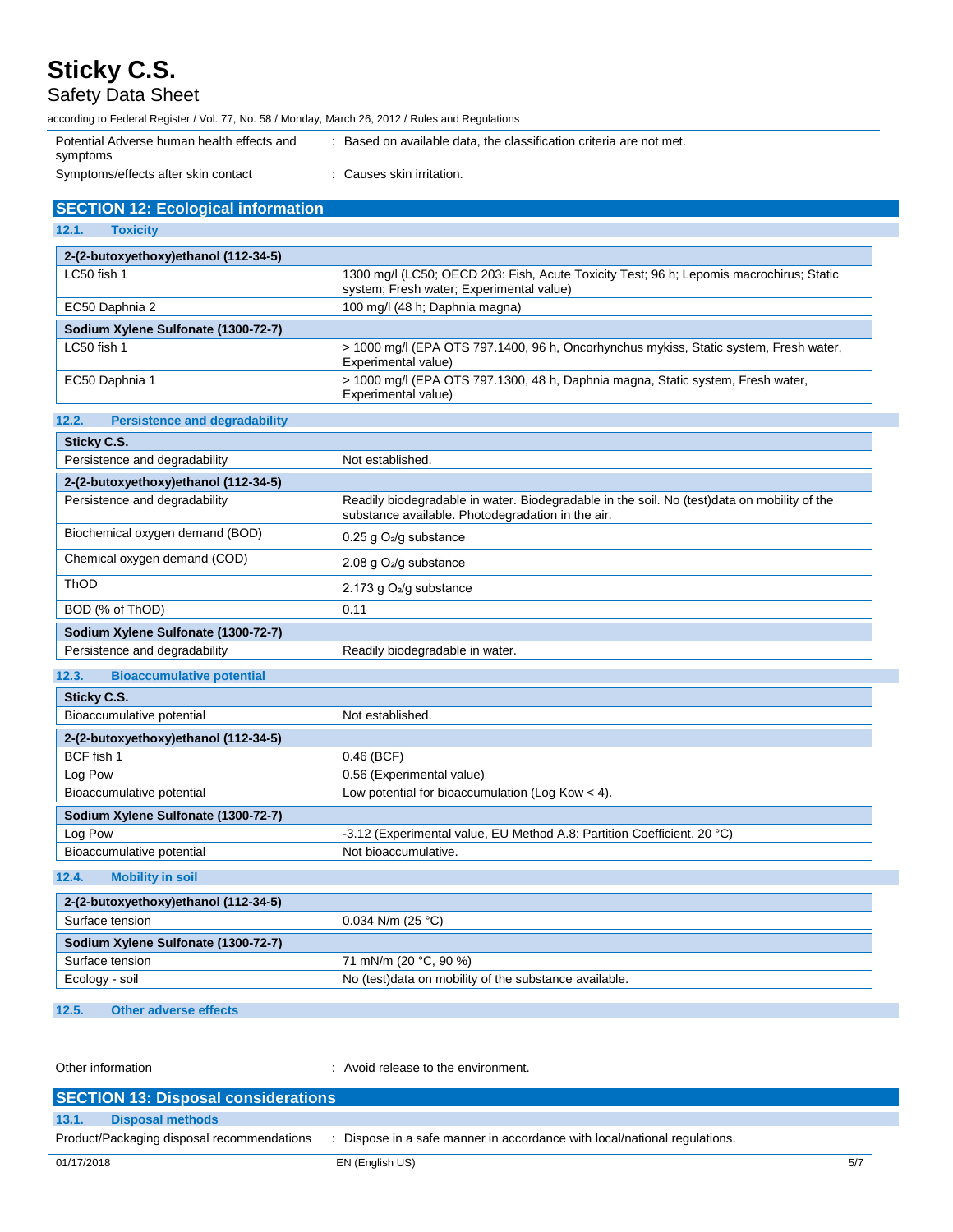Safety Data Sheet

according to Federal Register / Vol. 77, No. 58 / Monday, March 26, 2012 / Rules and Regulations

Ecology - waste materials **Ecology** - waste materials **interval** : Avoid release to the environment.

### **SECTION 14: Transport information**

**Department of Transportation (DOT)**

In accordance with DOT

Not regulated

**TDG**

Not regulated

### **Transport by sea**

Not regulated

### **Air transport**

Not regulated

### **SECTION 15: Regulatory information**

**15.1. US Federal regulations**

### **Sticky C.S.**

Not listed on the United States TSCA (Toxic Substances Control Act) inventory

### **2-(2-butoxyethoxy)ethanol (112-34-5)**

Listed on the United States TSCA (Toxic Substances Control Act) inventory

### **Sodium Xylene Sulfonate (1300-72-7)**

Listed on the United States TSCA (Toxic Substances Control Act) inventory

### **15.2. International regulations**

**CANADA** No additional information available

**EU-Regulations** No additional information available

### **National regulations** No additional information available

**15.3. US State regulations**

No additional information available

| <b>SECTION 16: Other information</b> |              |  |
|--------------------------------------|--------------|--|
| <b>Revision date</b>                 | : 11/06/2017 |  |
| Other information                    | : None.      |  |
| Full text of H-phrases:              |              |  |

| H315 | Causes skin irritation           |
|------|----------------------------------|
| H319 | Causes serious eye irritation    |
| H335 | May cause respiratory irritation |